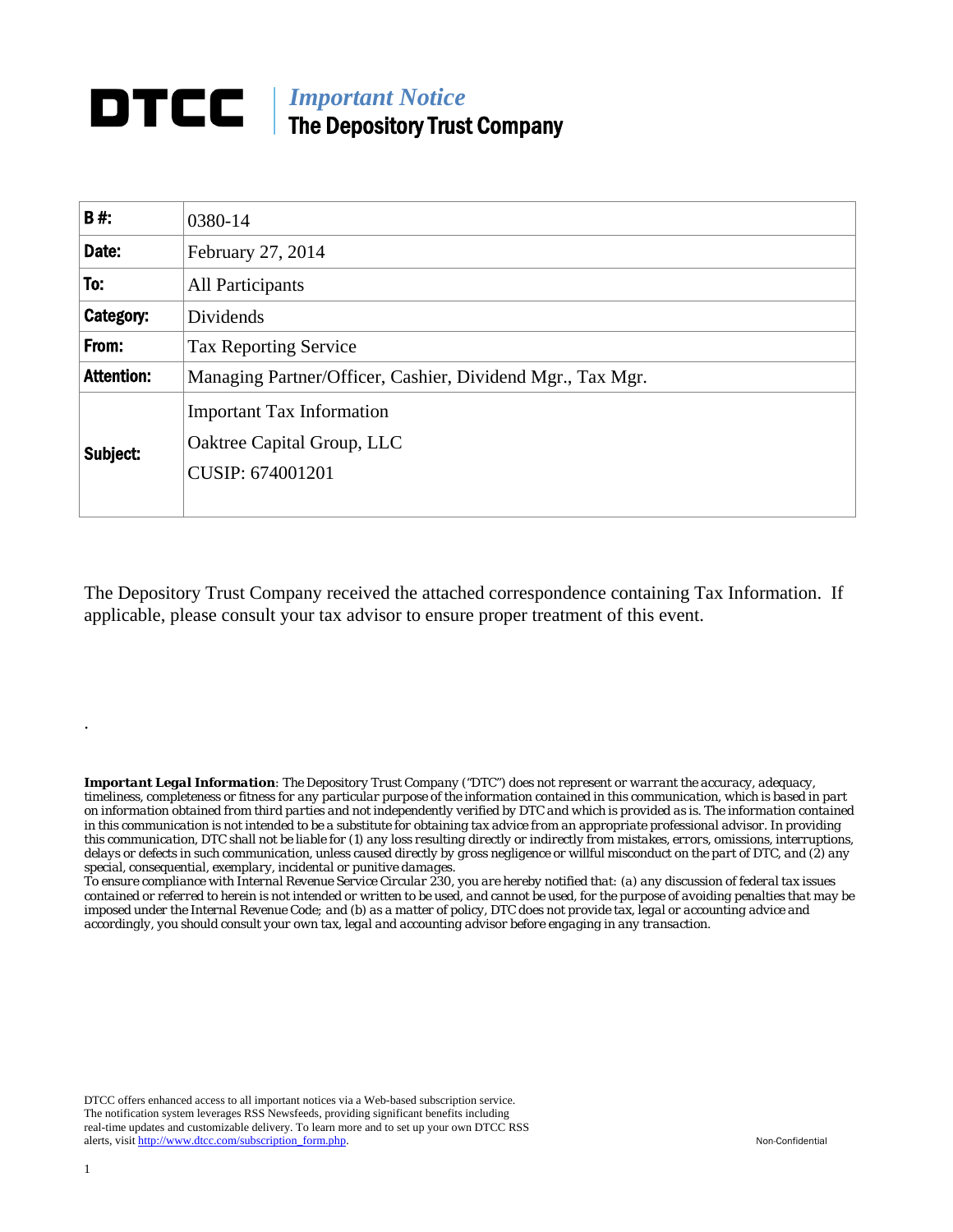

Oaktree Capital Management, L.P. 333 South Grand Avenue, 28th floor Los Angeles, CA 90071

p 213 830-6300 www.oaktreecapital.com

## **VIA E-MAIL**

February 26, 2014

American Stock Transfer taxcompliance@amstock.com

The Depository Trust & Clearing Corporation aogunmoyela@dtcc.com

Wall Street Concepts wsc.tax@sungard.com

Broadridge Financial Solutions, Inc. mlp2@broadridge.com

Morgan Stanley Jeffrey.H.Westcott@morganstanley.com

**Re: Oaktree Capital Group, LLC CUSIP #674001 201 Cash Distribution / Qualified Notice Record Date: 24 February, 2014 Payment Date: 27 February, 2014 Amount Per Unit: U.S. \$1.00** 

Pursuant to U.S. Treasury Regulation §1.1446-4, please find attached a Qualified Notice with regard to the above cash distribution (per unit amounts in U.S. dollars).

Should you have questions or require anything further, please contact Dawn See at (213) 830- 6972 or me at (213) 830-6478.

Sincerely,

Paul van wife

Paul Van Wyk

Enclosure

cc: Arthur Galan – Oaktree Andrea Williams – Oaktree Zev Caplan – American Stock Transfer